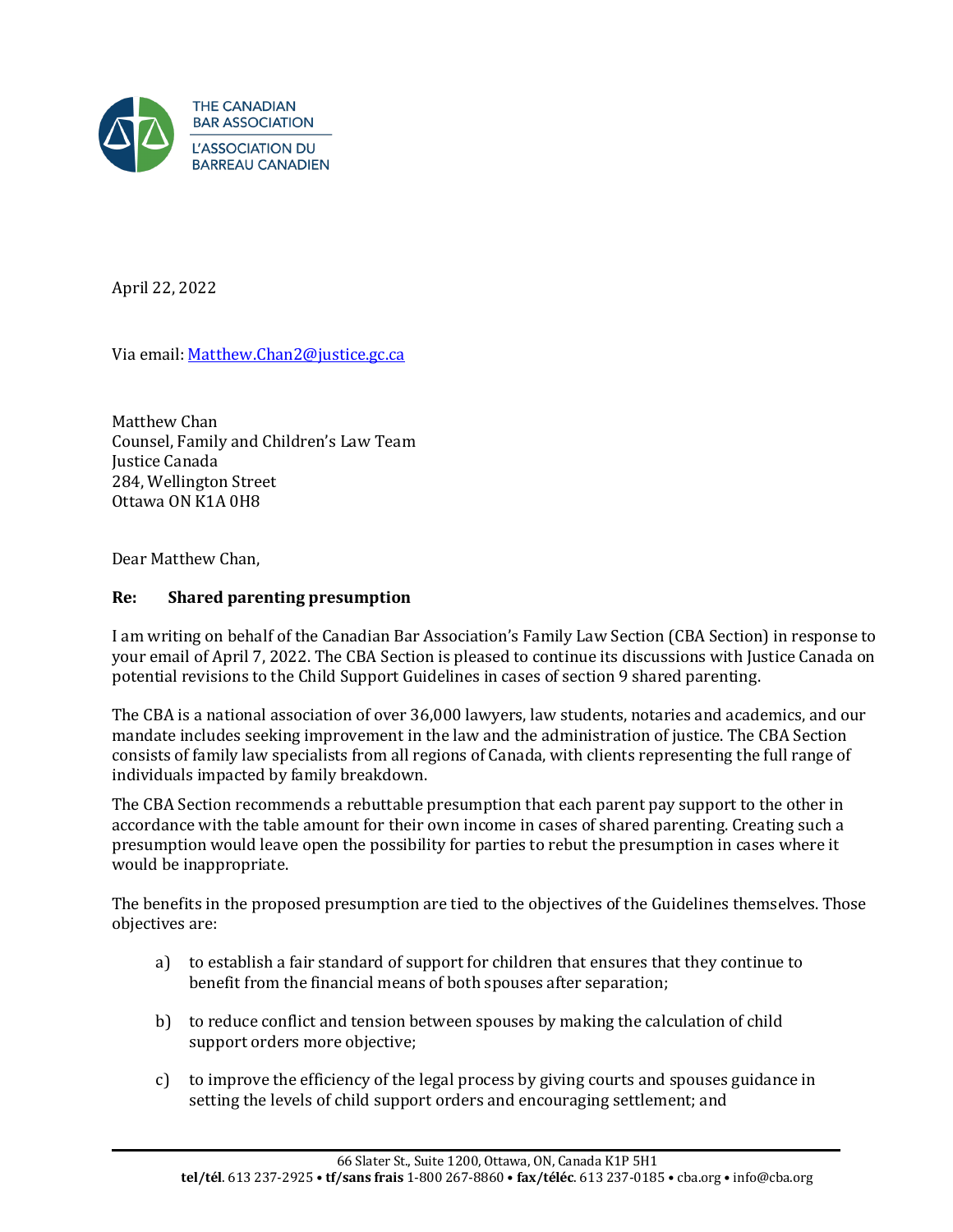d) to ensure consistent treatment of spouses and children who are in similar circumstances.

This presumption is consistent with other provisions in the Guidelines that permit similar arguments. For example, s. 3(2) directs that child support for adult children be determined as if the child were under the age of majority. However, where the Court considers that to be inappropriate, s. 3(2)(b) permits the Court to set child support at the amount the Court considers appropriate, having regard to the condition, means and other circumstances.

Many cases have recognized the difficulty in pursuing a full *Contino* analysis, as presently required by section 9.

For example, the Alberta Court of Appeal said in *MacDonald v. Brodoff*:[1](#page-1-0)

engaging in a full *Contino* analysis is prohibitively expensive for most family law litigants because a fulsome analysis depends on a robust evidentiary record. This includes, at a minimum, statements of assets and liabilities and detailed household budgets that outline not only the total family expenditures, but those related to the children – both fixed and variable. Determining a child expense budget is a daunting and somewhat murky exercise. For example, what portion of a parent's fixed expenses, such as the mortgage, utilities and food, should be attributable to the child? Unless the other parent is prepared to accept those budgets at face value, probing or verifying those budgets through questioning adds an additional layer of delay and expense.

The New Brunswick Court of Appeal described s. 9 as "a vexing section for both lawyers and courts alike." (*J.C.M. v. M.J.M*., 2018 NBCA 42 (CanLII))

In most cases, applying the full analysis mandated by the present s. 9 is not practical. The difficulty and expense inherent in meeting the requirements of s. 9(b) and (c) of the Guidelines fail to fulfill any of the Guidelines' objectives. By making the determination of the child support amount so difficult, the present s. 9 fails to ensure that children continue to benefit from the means of both their parents, increases conflict and tension between parents, reduces the objectivity of child support calculations, and is detrimental to an efficient court process.

Parties who expend a great deal of time and money for a court process with a full a *Contino* analysis generally do not return to analyze and vary child support when incomes or special expenses change. The Guidelines do not give self-represented parties (or counsel or the Court) guidance on how to navigate these complex calculations. Most provincial recalculation programs are unable to assist families with calculating support in shared parenting. In Manitoba, recent amendments to the *Child Support Service Act* allow the Support Determination Officer to fix support in some cases of shared parenting by applying s. 9(a) only (table amounts) and do not permit determination of support in cases where s. 9 (a), (b) and (c) are all engaged. In many provinces which have recalculation programs, orders in cases of shared parenting are ineligible for recalculation because discretion would be required on the part of the recalculation officer. This also precludes many inter-provincial recalculations for those with shared time arrangements, and have an added layer of complexity due to having to use the ISO process to vary child support.

<span id="page-1-0"></span><sup>1</sup> *MacDonald v. Brodoff* (2020 ABCA 246) at para. 59.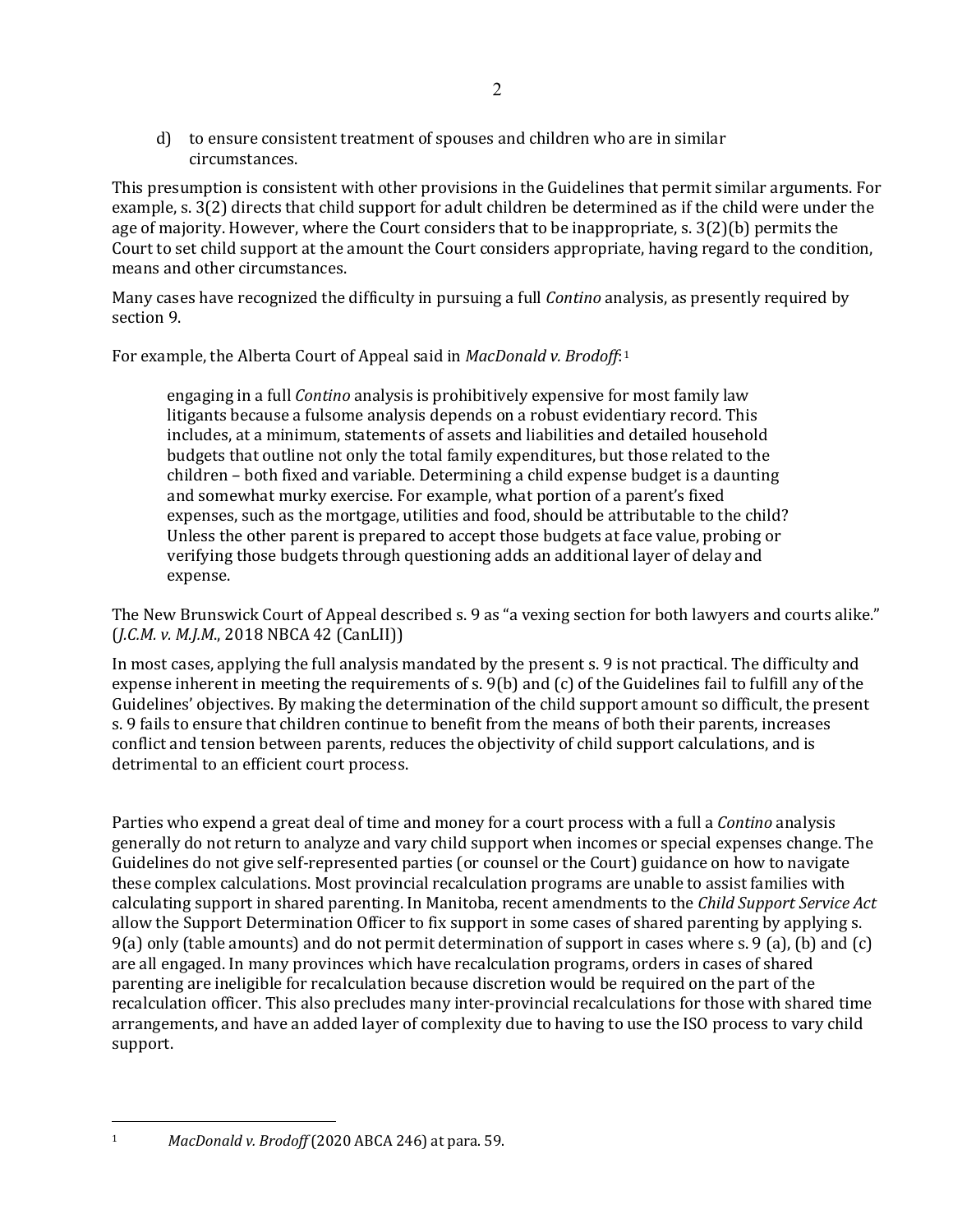Requiring the consideration of s. 7 special expenses as part of a global s. 9 analysis compounds these difficult matters greatly. In such cases, parties often do not come back to vary support when these expenses change. There will inevitably be changes to expenses for childcare, health needs, extracurricular activities and education. If base child support and s. 7 expenses are considered separately, it is easier to adjust s. 7 expenses without a complex re-evaluation of child support as a whole.

The CBA Section's suggested presumption would provide guidance to parents and courts, increase predictability, consistency and court efficiency, and reduce parental conflict by making child support calculations more objective. This would also allow parents to more easily adjust support as incomes change, and would allow recalculation services (where available) to recalculate support based on a specified formula. A presumption would also benefit access to justice by increasing the simplicity, predictability and objectivity of calculations of child support in situations of shared parenting. This proposal aligns with Justice Canada's recommendations in its 2002 Report to Parliament.

The vast majority of the shared parenting cases we examined ordered child support by applying a straight offset, and Courts, when asked, were also prepared to deal with s. 7 expenses separately. We reviewed reported cases only. While it is not possible to do a thorough review of those unreported, the results accord with CBA Section members' experiences in unreported court cases, and in cases where parties reached agreements. In recent cases reviewed (from January 1, 2020 to January 31, 2021) this was the common result, whether the courts did a *Contino* style analysis, adverted to s. 9 without much (or any) analysis, or simply applied the straight offset.

## **Describing the straight offset**

The *Income Tax Act* does not currently permit a parent who pays child support to claim that child for tax purposes. There is an exception in cases of shared parenting, where each parent actually pays support for all children, resulting in neither otherwise being able to make the claim. Where only one parent is the payor of support in a shared parenting arrangement (which would be the case in an actual offset), the *Income Tax Act* would require amendment to allow a claim. Alternatively, although the presumption has been discussed as a "straight offset", it would be just as easy (and clearer in many respects) for the presumption to require that **each party pay to the other the table amount that accords with their own income.** This creates two payors, allowing the possibility for each to claim one child, or alternate the claim for a single child where agreed.

One possible addition to this proposal is a new category of s. 7 expenses to be considered in cases of shared parental responsibility. These are items that do not fit in the current definition of s. 7 expenses and are usually paid for by the recipient of child support. For example, if one parent had the majority of parenting time and received child support, that parent would be responsible for purchasing seasonal clothing like outerwear. Unlike ordinary clothing, which each parent in a shared parenting arrangement purchases for use in their own home, outerwear is typically purchased once for use by the children in both homes. This category could be a new s. 7(1.2) and include items such as haircuts, outerwear or other items or services where the cost incurred benefits the children in both homes. Another option would be to add a general category to the list of s. 7 expenses in shared parenting circumstances, subject to the court's discretion. While there has been no discussion of, or adjustment made, for this in the cases we reviewed where the straight offset was ordered, parents who reach agreements to base child support on each parent's table amount sometimes also make provisions for these expenses.

The changes we suggest would better address the objectives of the Guidelines for the growing number of children who reside in shared parenting arrangements. These changes would ensure that children continue to benefit from the financial means of both their parents. It would reduce conflict between parents by offering an objective method to calculate support, promote efficiency and consistency in child support orders, and improve access to justice.